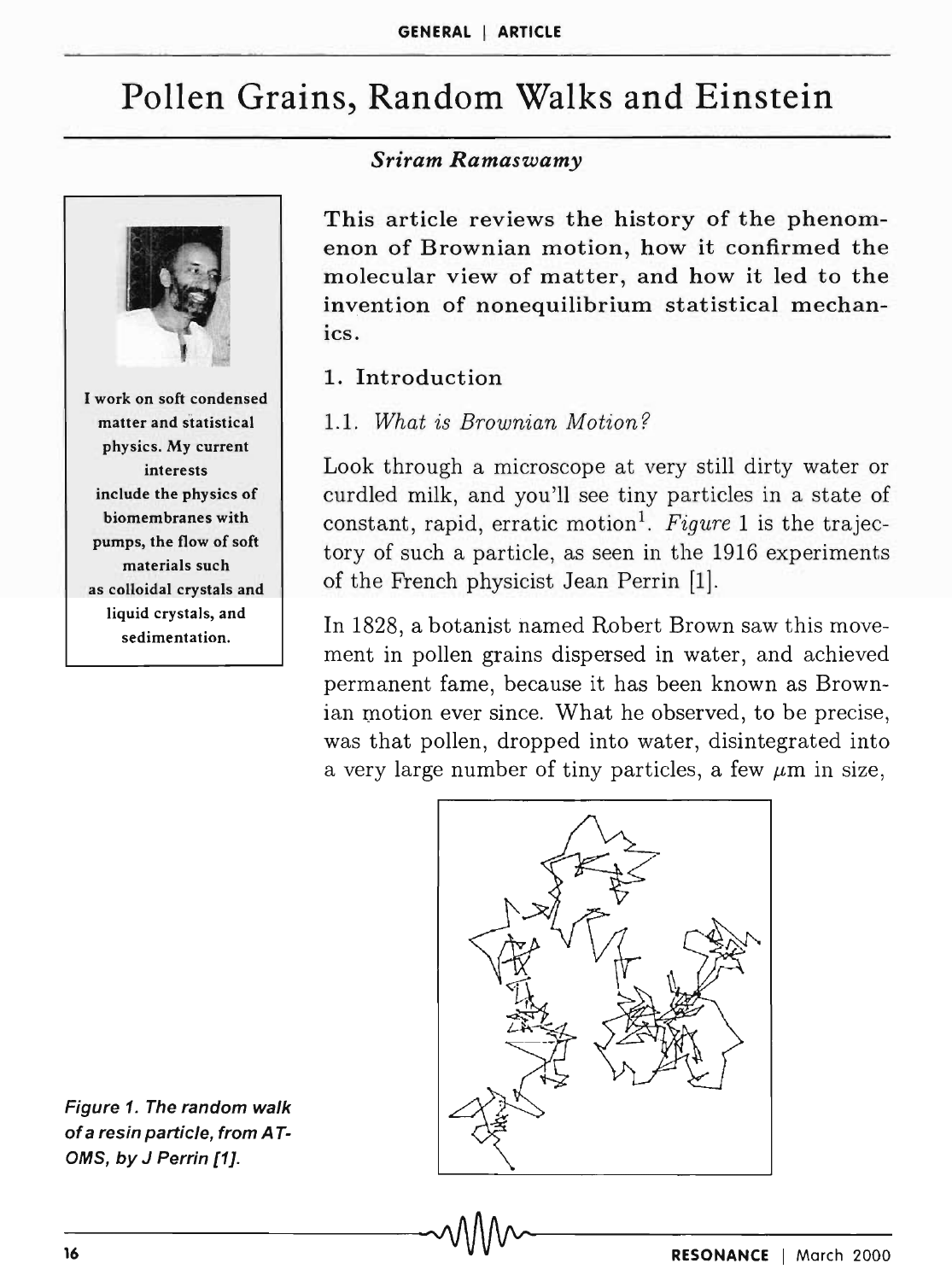which were seen to be dancing about ceaselessly. He thought at first that the movement was a sign of life, and that the tiny particles were the fundamental constituents of living matter, since pollen came from plants. He later found that inorganic materials did this as well, and so speculated that all matter was made of these 'primitive molecules' People seem to have realised quite soon that these tiny but visible particles weren't molecules, just finely divided matter, and the focus shifted to what was making them dance around like that. Many explanations were offered: perhaps the particles were being carried around by flows produced by small temperature differences in the water; maybe illuminating the material was itself causing the movement; maybe electrical forces were involved; and so forth. Experiments and speculations on the phenomenon continued through the 1880s. A particularly careful set of experiments by Gouy showed that the fluctuations became more rapid if the viscosity of the fluid was decreased, and that neither changes in the intensity of the light source used to illuminate the sample nor large electromagnetic fields affected the movement. He was thus convinced of the view that some others had by then begun to express: the molecules of the liquid were moving around rapidly simply because the liquid had a temperature and the pollen grains were being kicked here and there by repeated collisions with these molecules.

Einstein had been wondering about ways to find direct evidence for the existence of discrete molecules. Since there were already estimates of their sizes (of the order of  $10^{-10}$  m; see section 2) which made it clear that they were too small to see through a microscope, he took a different approach. Unaware initially of the observations of Brown and the work that followed, he argued that a small particle suspended in a fluid should be agitated by collisions with molecules, and constructed a detailed quantitative theory of the motion of such a par1 You are likely to be misled by much slower processes with larger amplitudes: the effects of convection currents, particles being carried aloft by rising air bubbles, or others settling under gravity. But it's worth persisting, eliminating all these stray effects and looking for the real thing. It's easier said than done, but it can be done. Another way to see it is to point a low-power laser (a hand-held laser pointer should do) at a test-tube of milk and look at the reflected spot on a screen. The 'speckle pattern' will change (why?) constantly and delicately as a result of Brownian motion (of what?).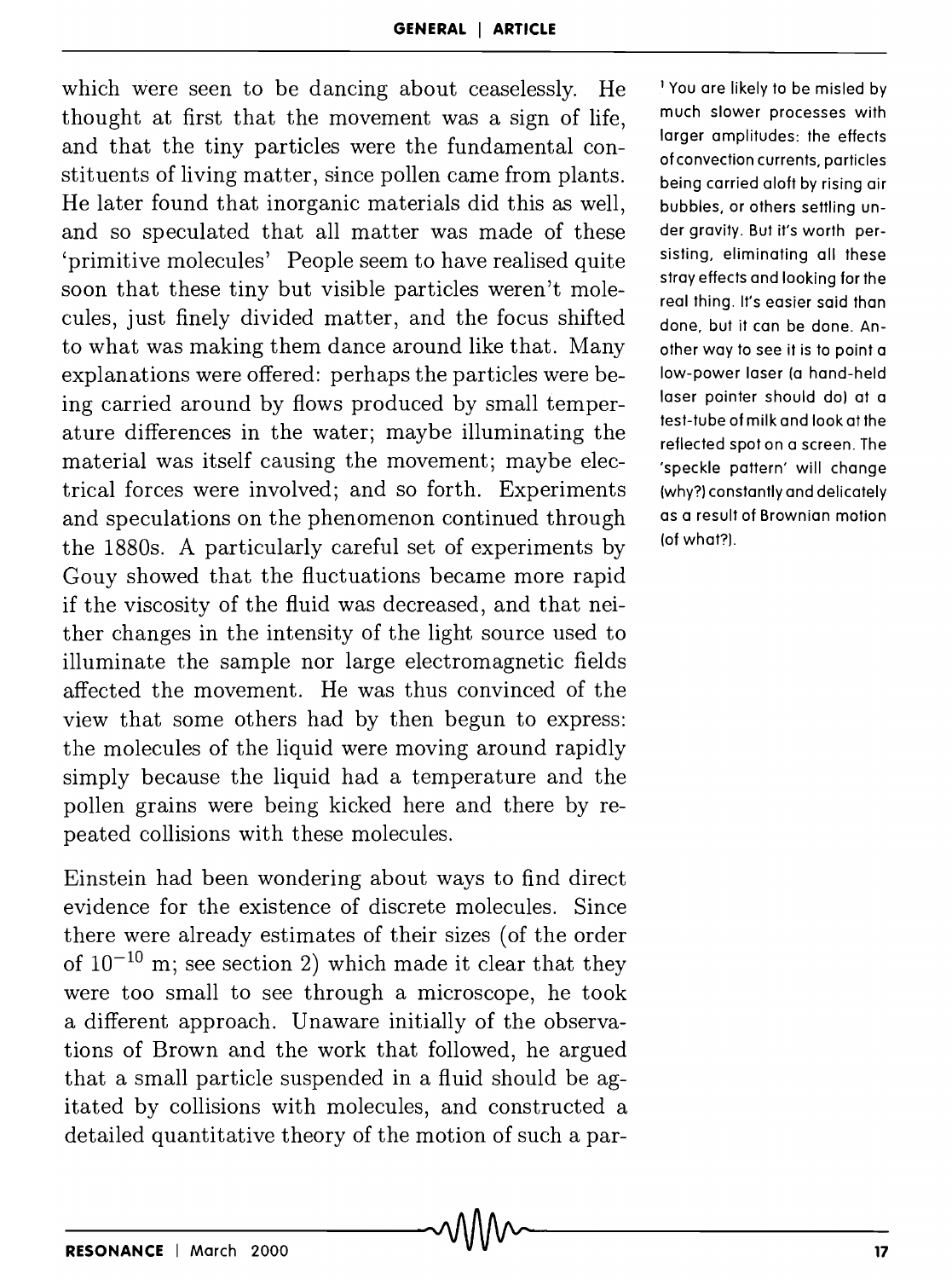ticle. His calculations showed that the resulting motion, for particles the size of pollen grains, should be seen easily through a microscope. He suggested cautiously that the movement he was predicting might be the same as the Brownian movement, which he had by then learnt about. As we shall see, the importance of his work was that it provided a decisive test for the kinetic theory and hence for the very existence of molecules.

The developments that followed Einstein's theory of Brownian motion show us how the most profound physics and mathematics can emerge from simple, direct observation of natural phenomena. Ideas related to Brownian motion and random walks appear today in mathematics, all the natural sciences, engineering, linguistics, finance, economics, and even the social sciences. Accordingly, I think an acquaintance with the fundamentals of this phenomenon should be required of all scientists and engineers, af the very least. Brownian motion is visible evidence for the existence of molecules. Careful studies of this motion made it possible, as we shall see by and by, to count the number of atoms in a given mass of gas (i.e., to obtain Avogadro's number  $2$ ) therefore to infer the mass of a proton, and lastly to estimate the sizes of molecules, all using an ordinary light microscope!

This article discusses the *physics* and a bit of the mathematics of Brownian motion. I've tried to use only 'plustwo' and B Sc physics and mathematics (the ideal gas law, partial pressures, elementary kinetic theory, terminal velocity, combinations and permutations, vector calculus), so that science and engineering undergraduates should, in principle, be able to understand all of it if they stretch themselves a bit. The interested standard XI or XII student should be able to follow a fair fraction of the article, and readers with other backgrounds should get the general idea.

2 I shall assume that the readers of this article are all familiar with the idea of a *mole* or gram molecular weight of a substance, since the concept is taught in the X or XI standard. Moles of hydrogen, oxygen and water, respectively weigh 2, 32 and 18 grams, and  $N_{\rm A}$ , the number of molecules in one mole, named in honour of Avogadro, is about 6 x 1023 . In particular, note that measuring *N<sub>n</sub>* tells us that one hydrogen atom (and hence one proton) weighs about 1.7 x 10-24 gram.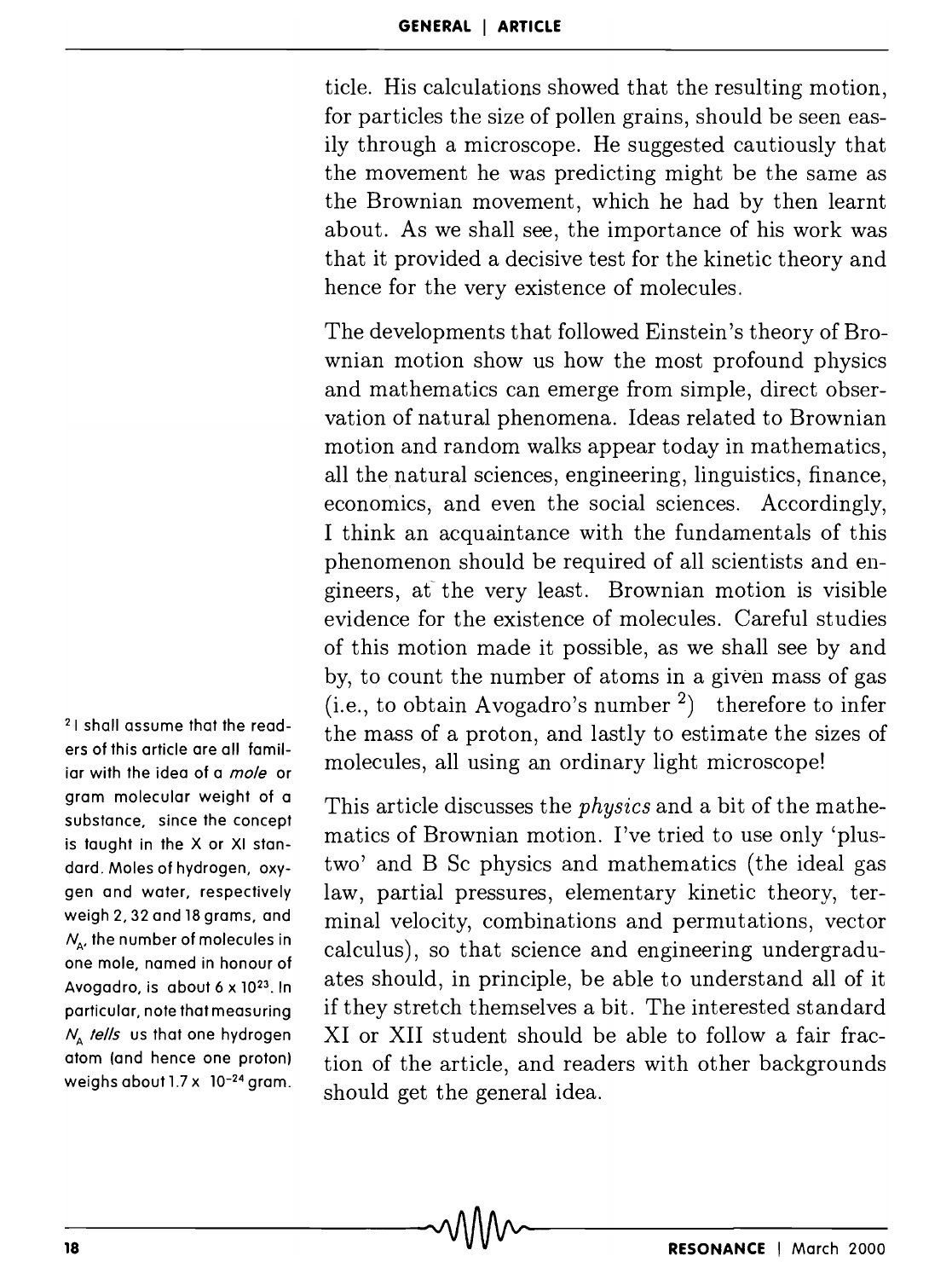#### 1.2 *Einstein's Key Result*

How would you count the number of molecules in a mole (or any other quantity) of gas? Let's start with high school physics: it is an experimental fact that the pressure  $p$ , volume  $V$  and temperature  $T$  of  $\mu$  moles of a dilute gas obey

$$
pV = \mu RT \tag{1}
$$

where *R* has the same value for all gases. The kinetic theory of gases, about which I will say more below, explains this observation and tells us that the constant

$$
R = N_A k_B \tag{2}
$$

where Avogadro's number  $N_A$  is the number of molecules in one mole of any ideal gas, and  $k_B$  is known as Boltzmann's constant. Now remember where  $k_B$  comes from: kinetic theory tells you that temperature is just molecular kinetic energy, i.e., that the molecules in a gas at temperature *T* have mean kinetic energy  $(3/2)k_BT$ , where  $k_B$  is simply an unknown constant of proportionality. This is because· we measure temperature using a rather arbitrary scale: whereas the absolute *zero* of temperature is uniquely defined, the *unit* of temperature is not. From kinetic theory we know that if we double the absolute temperature we have doubled the kinetic energy of the molecules, but thermometers do not tell us the actual value of the kinetic energy in Joules. Thus the ideal gas law allows us to measure  $N_A k_B$ , but not  $N_A$  by itself. If we could measure  $k_B$  independently, we would then have succeeded in counting the number of molecules in a mole.

What Einstein showed was that a particle of radius *a* executing Brownian motion in a fluid with viscosity  $\eta$  and temperature T would wander, in a time  $t$ , a distance<sup>3</sup>  $R(t) \sim \sqrt{Dt}$ , with the 'diffusion constant' *D* determined entirely by  $k_B$  and the known quantities  $T$   $\eta$ , and  $a$ . A measurement of  $R(t)$  through a microscope would thus

-R-ES-O-N-A-N-C-E--I-M-a-rc-h--2-00-0------------~-----------------------------1-9

3 I will frequently make estimates of this sort where the  $\sim$ symbol means that I have left out purely numerical factors of order unity, but have included the dependence on all physical parameters.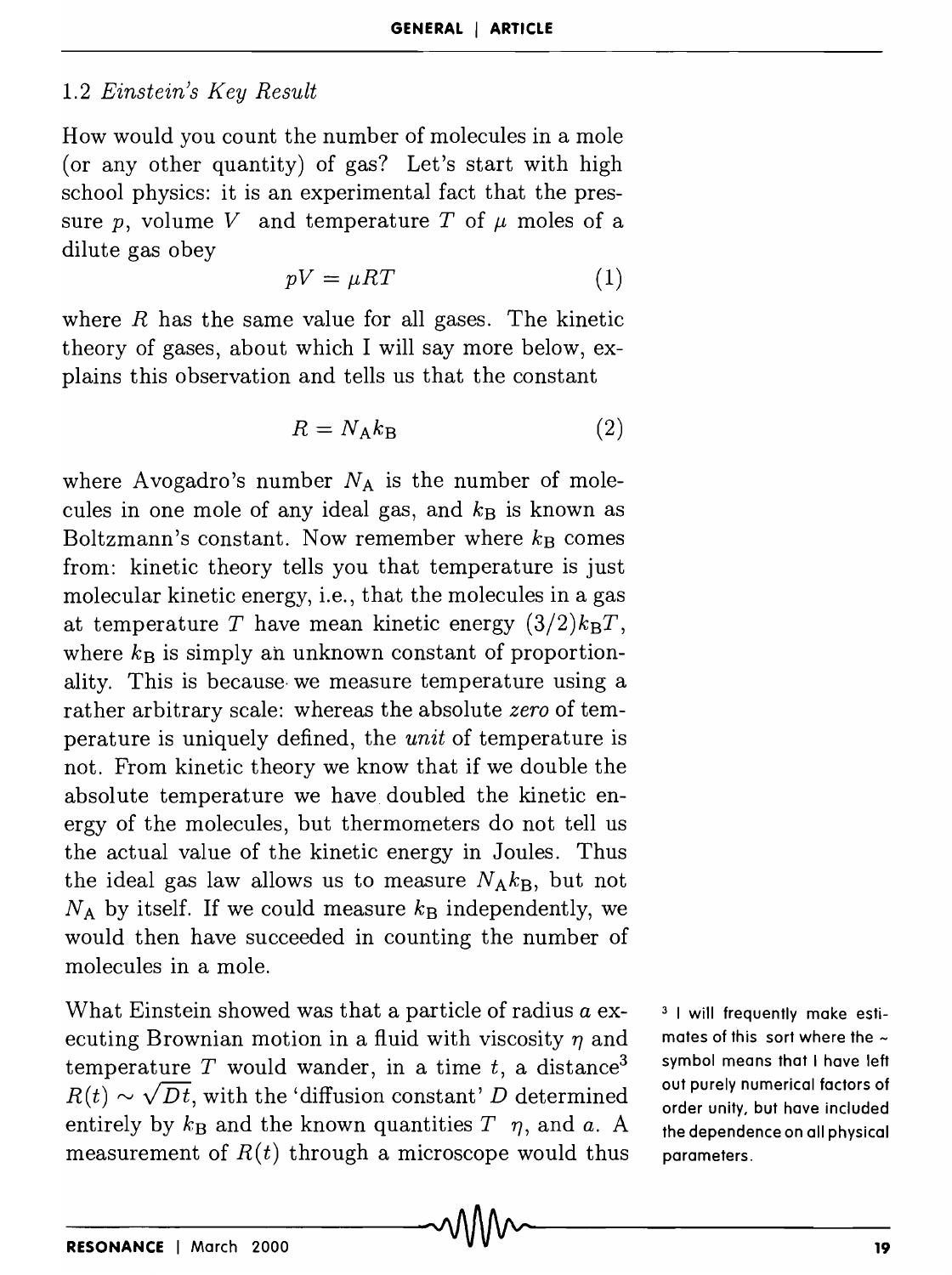yield a value for  $k_B$  and hence, as argued above, for Avogadro's number  $N_A$ . Einstein extracted  $N_A$  by applying his theory to the motion of sugar molecules in solution. Now you can't see a sugar molecule through a microscope, so the properties of its Brownian motion had to be inferred by measuring the diffusion or spread of the concentration of sugar through unstirred water. Perrin got  $N_A$  by applying Einstein's theory to infer  $k_B$  from the vertical distribution of heavier-than-water micron-sized resin particles, as well as from direct measurements of their Brownian motion. The resulting values for  $N_A$  and the size of molecules agreed wonderfully with those due to Clausius and Maxwell (see section  $2$ ) - a triumph for the kinetic theory.

# *1.3 Structure of the Article*

The rest of this article is organised as follows: In the next section, we recall why molecules were postulated to begin with, and how the kinetic theory extracts one set of estimates of  $N_A$  and molecular sizes from macroscopic experiments. In section 3, we present and solve a mathematical model for the motion of a Brownian particle, and use it to show that the particle wanders a distance proportional to the square-root of the time. We then reconstruct the remarkable connection that Einstein established between diffusion and viscous friction, which allows us to infer Boltzmann's constant from experiment. We show in addition how a direct consideration of the equilibrium between gravity and Brownian motion when the particles are less dense than the fluid in which they are suspended gave Einstein an independent and direct route to Boltzmann's constant. We also discuss briefly the experiments of Perrin. The article concludes in section 4.

## 2. Molecules and Kinetic Theory

By the late 19th century it was generally agreed that matter was made of discrete bits called atoms or mole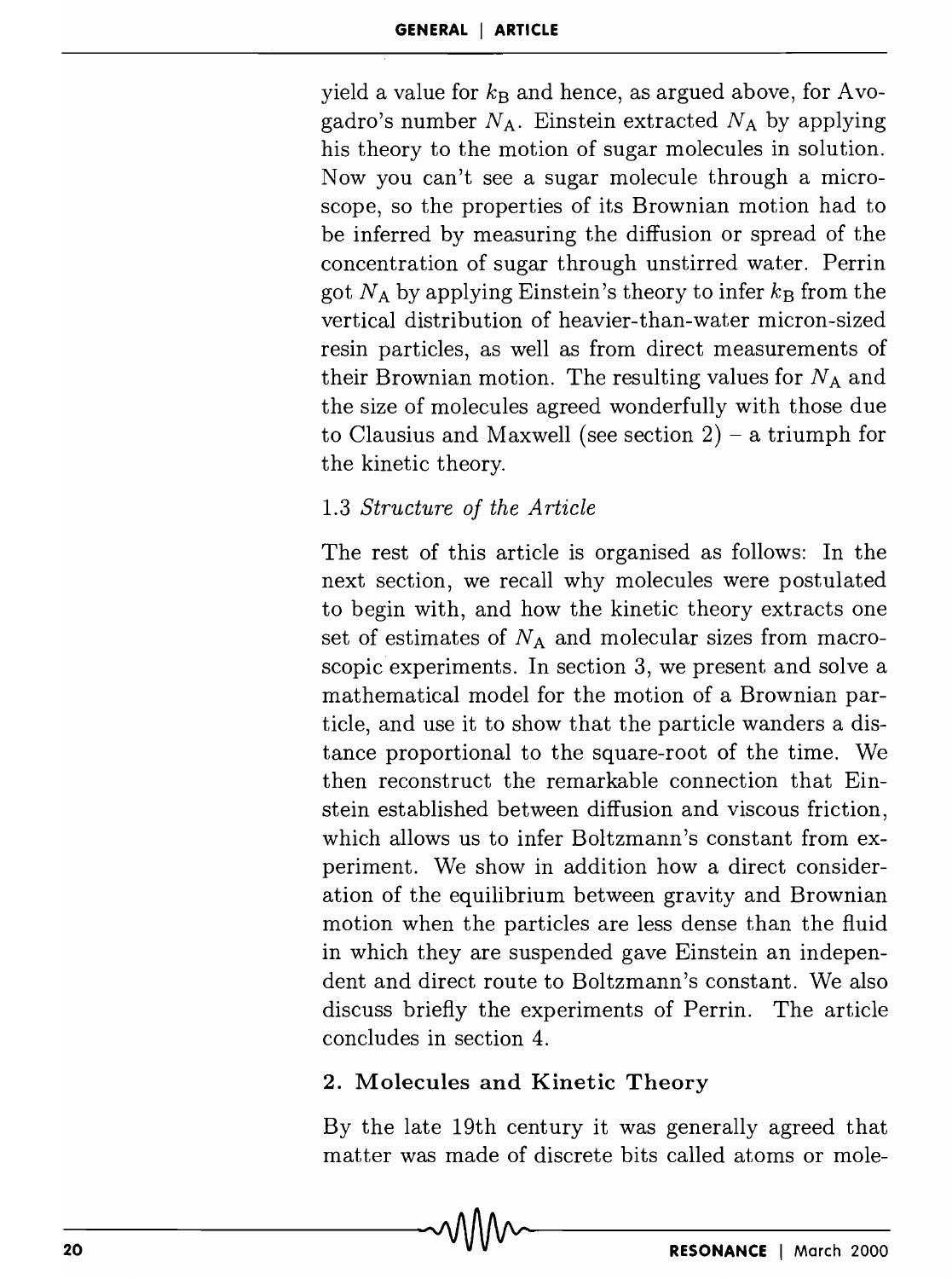cules. As you learnt in the 11th or 12th standard, the first hints in this direction came from chemistry: gases reacted in simple proportions by volume; the masses of oxygen which react with a given mass of nitrogen to form its various oxides are again in simple integer ratios; and so forth. Simple but striking chemical facts such as these were accounted for nicely by two crucial ideas: (i) that chemical reactions involved the combination of fixed numbers of atoms; and (ii) Avogadro's hypothesis that different gases of the same volume, and at the same temperature and pressure contained the same number of molecules. As a result, it became possible to estimate the *ratios* of the masses of molecules, but not the values of the masses themselves. Of course, no one then knew why Avogadro's hypothesis should be true. It was not until the success of the molecular-kinetic theory of heat, or simply *kinetic theory,* that the existence of molecules was firmly established. The kinetic theory accounted for the observed properties of gases which you've studied in school, such as the gas equation (1), in terms of a picture of an enormous number of molecules flying around at random and bouncing elastically off the walls of the container, provided one *defined* temperature *T* by the statement that the average kinetic energy per molecule is equal to  $(3/2)k_BT$  Using this theory, Clausius and Maxwell were able to express measurable macroscopic properties of gases in terms of molecular parameters like the size *d* of a molecule, the number *n* of molecules per unit volume of gas, and the average speed  $\bar{v}$  of the molecules. They found what really mattered was the *mean free path*  $\ell$ *, i.e., the mean distance a molecule travels* before it collides with another molecule.

From *Figure* 2 it is easy to convince yourself that

$$
\ell \sim 1/(nd^2). \tag{3}
$$

(4)

They found that the kinematic viscosity was

$$
\nu \sim \bar{v} \ell
$$

**Figure 2. A cylinder with diameter equal to the molecular size d and length equal to one mean free path I contains on average one molecule. This defines I and**  shows that  $l \sim 1/(nd^2)$ .

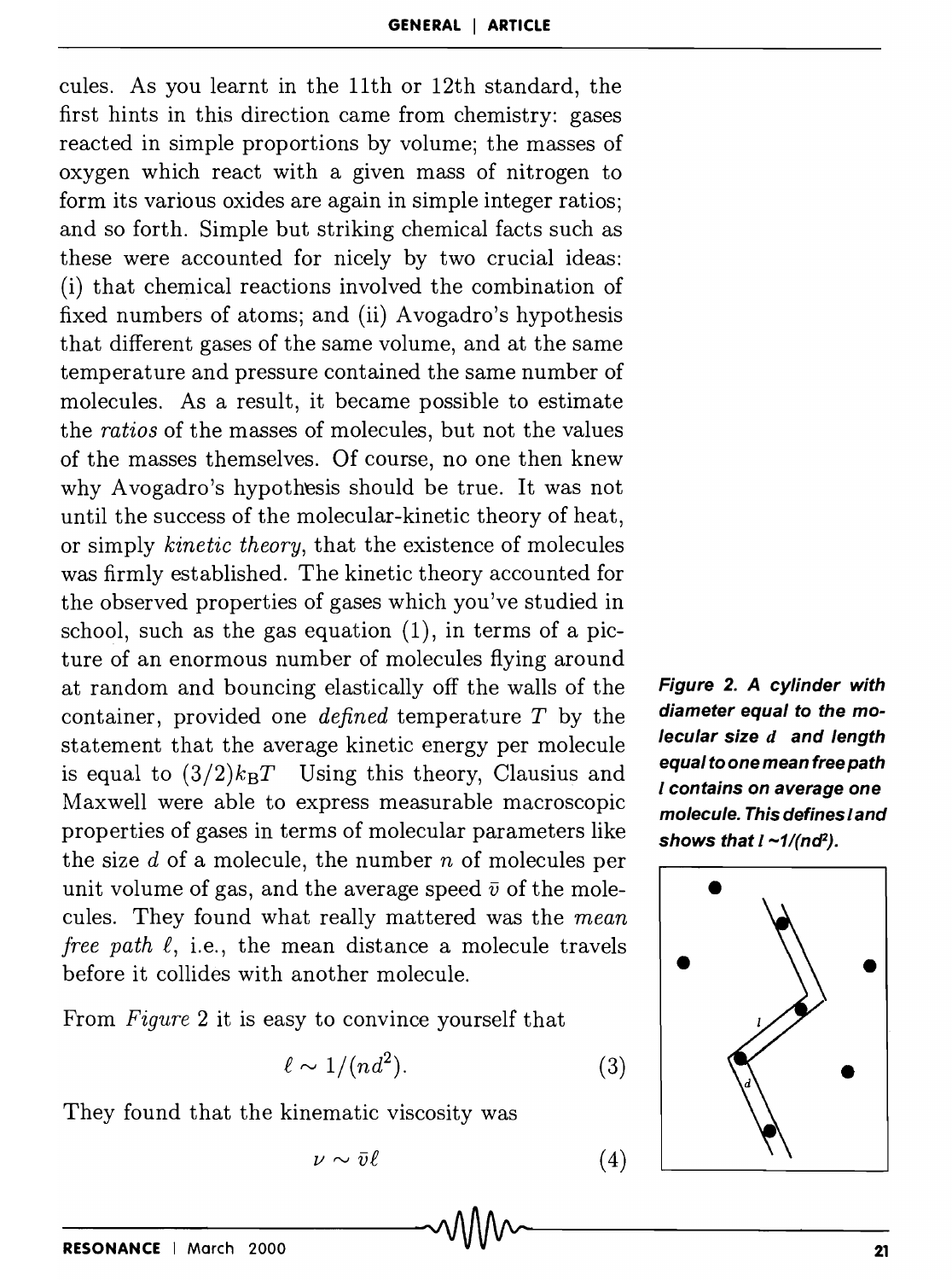which you could have guessed using dimensional analysis since the units of  $\nu$  are length<sup>2</sup> time<sup>-1</sup>, and that the speed of sound in a gas was

$$
c_s \sim \bar{v}.\tag{5}
$$

Straightforward measurements of  $c_s$  and  $\nu$  thus yield the combination  $\ell \sim nd^2$ . The measured mass density of a gas gives us  $nm$ , where m is the (unknown) mass of a molecule. Knowing the mass density of the liquid or solid phase of the same material gives us  $md^{-3}$  if we assume that in that phase the molecules are closely packed (one molecule per  $d^3$ ). Put together, these considerations yield values for *n,* m, and *d.* For air at room pressure and temperature we find  $\nu \approx 2 \times 10^{-5} \text{ m}^2\text{s}^{-1}$ and  $c_s \simeq 300$  m/s. In its liquid phase, the mass density is  $\sim 1000 \text{ kg/m}^3$ . This leads to answers which we now know to be quite reasonable:  $d \sim 10^{-10}$  m and  $n \sim 3 \times 10^{25}$  molecules per m<sup>3</sup>, i.e., about  $6 \times 10^{23}$  molecules in a mole.

#### *2.1 The Need for an Independent Test*

Clearly, a crucial test of the kinetic theory would be to see if the above estimates agreed with those from an entirely independent experiment. In this context, note that although kinetic theory was based on a molecular description, its successes at the time lay in its ability to account for macroscopic phenomena, averaged over a large number of molecules. How much more satisfying it would be to have direct evidence for molecules, in the form of events caused by the impact of a small number of them! Taking the kinetic theory seriously, if you looked at a tiny region in a gas or liquid for a tiny instant of time, then sometimes you'd see a molecule going one way, sometimes another, and sometimes maybe you'd see no molecule at all. Although on average the molecules you saw would be as likely to be going in any direction as in any other, there would be *fluctuations* about this average behaviour. It is an important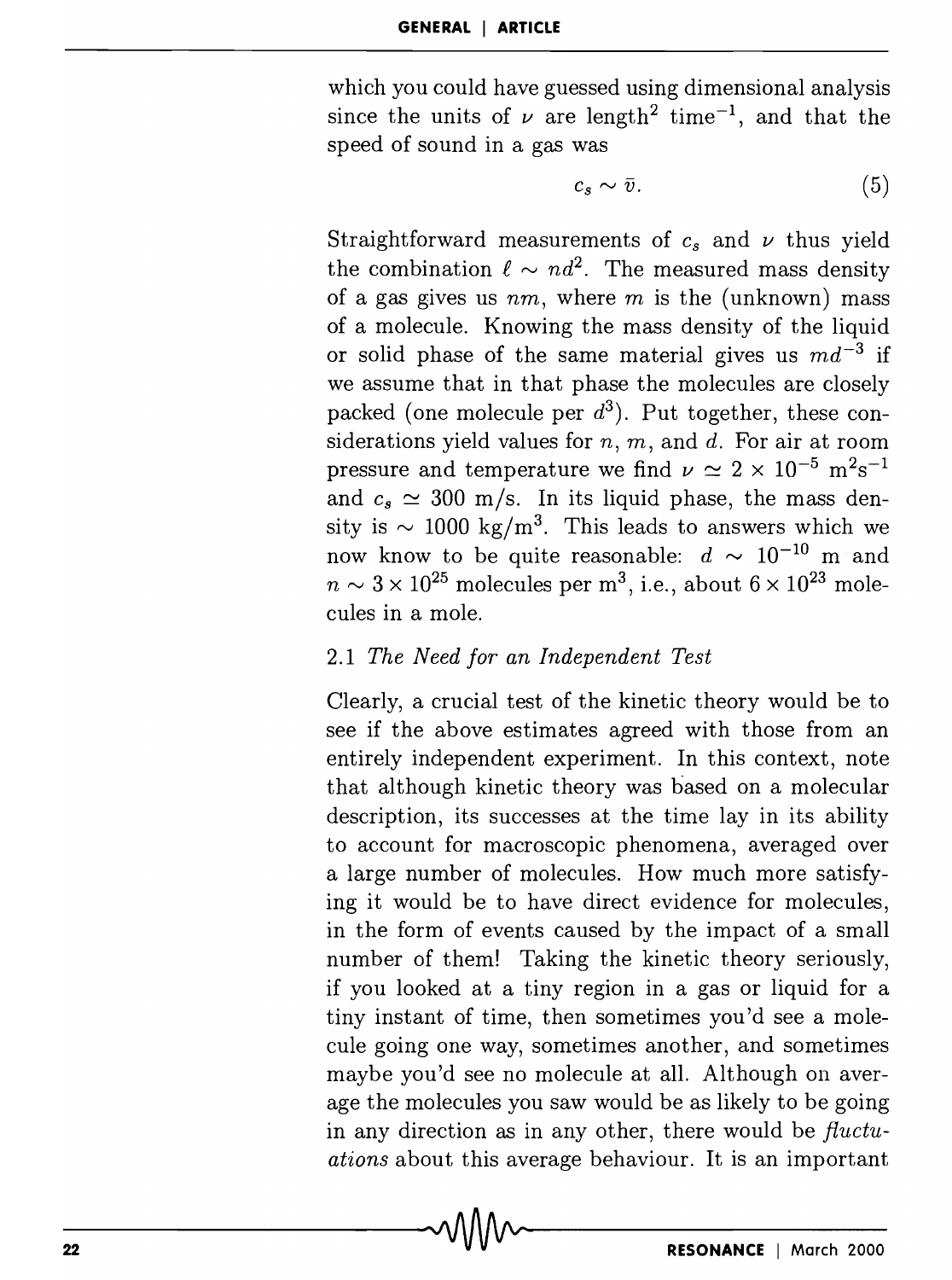principle of statistics that if the number of impacts on the particle is small their effect won't average out instantaneously. So if the particle were itself small or if it were floating around in a partially evacuated chamber so the number density of molecules was small, these fluctuations could become large and deliver an appreciable kick to the particle, in a direction which would vary randomly from one kick to the next. The resulting movement is what we see as Brownian motion. This was Einstein's idea. In the next section we model the trajectory of the Brownian particle by a 'random walk' whose properties will lead us along one path to our final result.

# 3. Random Walks

# *3.1Brownian Particles are Just Big Molecules*

A notable feature of the theory of Brownian motion is that it requires no understanding of the detailed nature of the collisions between the molecules and the Brownian particles, of how many collisions take place per second, and at what angle of incidence, and so forth. All one does is to treat the Brownian particle as just another molecule, only larger than the rest. Kinetic theory then tells us, crucially, that a Brownian particle of mass *M*  has the same mean kinetic energy  $(3/2)k_BT$  as any other molecule in the system, and hence a randomly directed mean speed

$$
\bar{V} = \sqrt{\frac{3k_{\rm B}T}{M}}.\tag{6}
$$

The collisions with the molecule enter in one other way: they damp out the instantaneous velocity of the Brownian particle in a time  $\tau$  determined by a macroscopic property of the fluid, namely its viscosity. We can imagine that the Brownian particle then abruptly acquires a speed  $\bar{V}$  again through collisions, once again in a random direction. Physically it is clear that this is not a very rapid way for the particle to get around, since the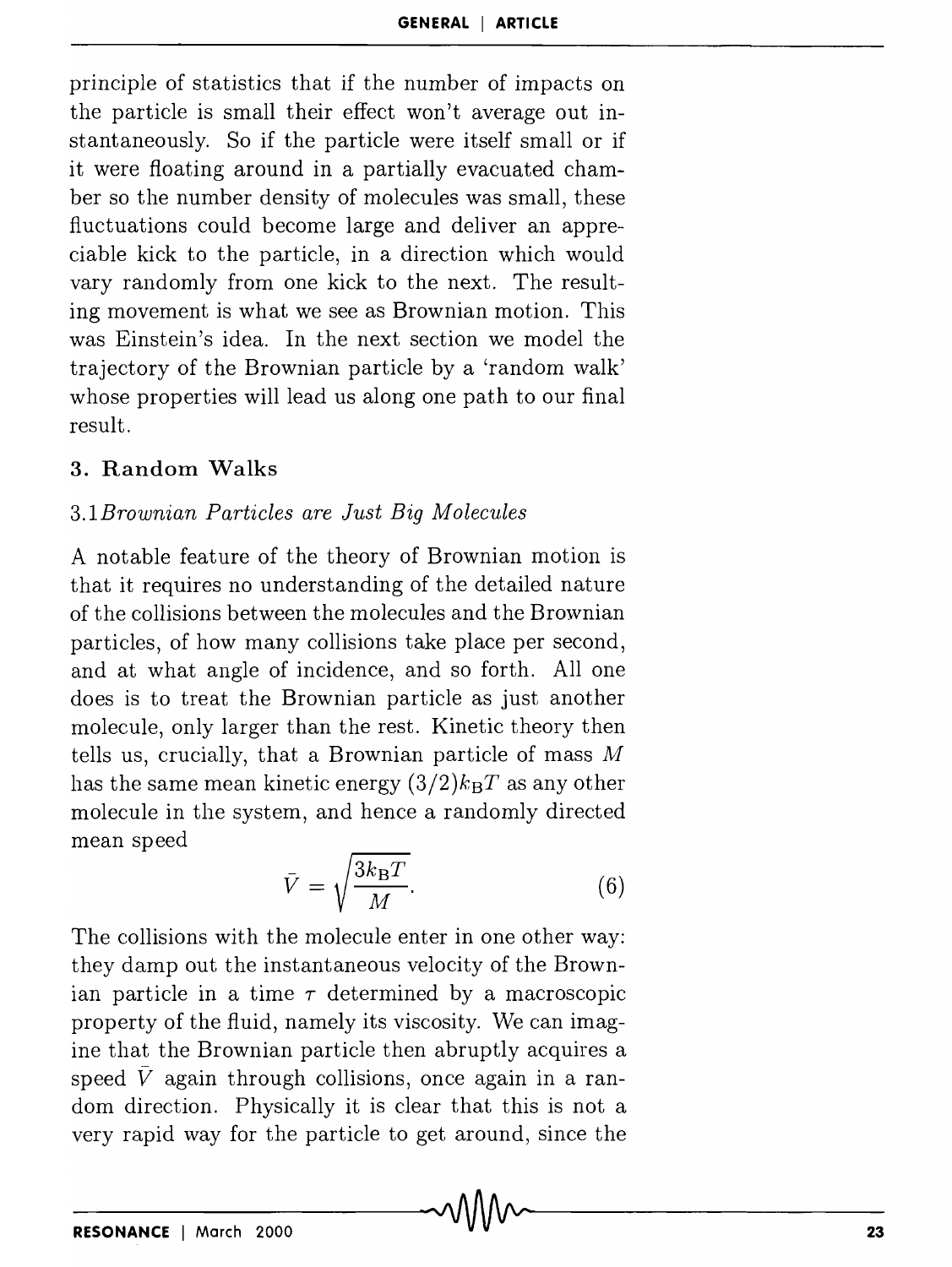random direction of the velocity will take the particle as often in one direction as in the opposite direction. The product  $\bar{V}^2 \tau$  has units of length<sup>2</sup> time<sup>-1</sup>, as does the diffusion coefficient D defined later in equation  $(14)$ : if you therefore guessed that the 'random walk' defined above in fact leads to a particle 'diffusing' a typical distance  $\sim (Dt)^{1/2}$  with  $D \sim \bar{V}^2 \tau$ , you'd be right. Let us make these ideas mathematically precise, as Einstein did. My presentation is equivalent to his, although not identical in detail.

#### *3.2 How Far does a Brownian Particle Travel?*

Assume that the trajectory of the Brownian particle is a sequence of discrete steps of length b in a completely random direction. Each step takes a time  $\tau$ , which means that during the step the particle has a speed  $\bar{V} = b/\tau$ . Let the direction of the jth step be given by the unit vector  $\mathbf{u}_i$ , which can point in any direction with equal probability. The  $\mathbf{u}_i$ s for different j are statistically independent. After a time  $t \equiv N\tau$ , a particle which started from the origin would be at a point (see *Figure* 3)



**Figure 3. A random walk reaching a point R(t) after N steps.**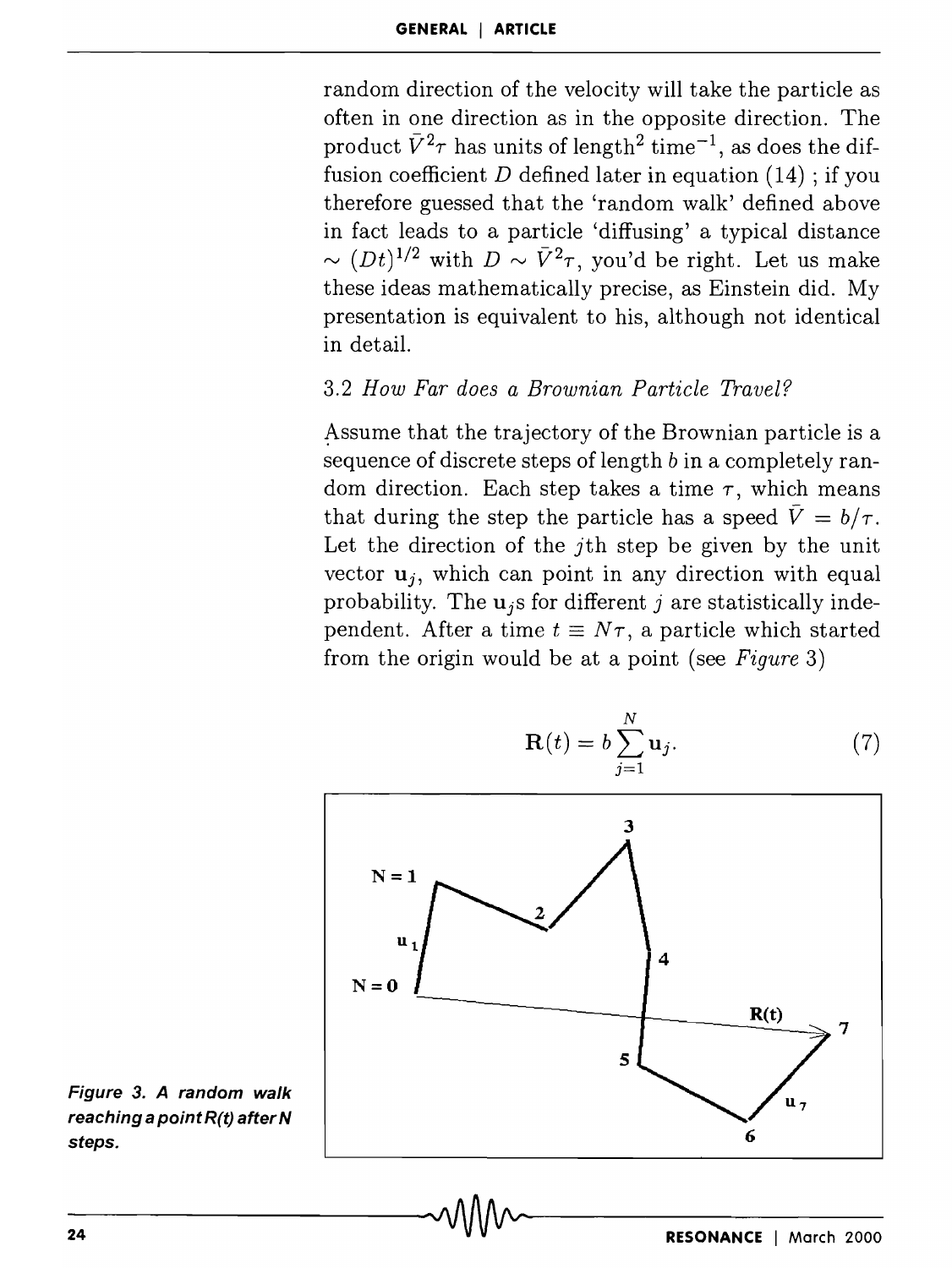Each  $\mathbf{u}_i$  has mean zero, since it is distributed uniformly over all possible directions, so that the average displacement

$$
\langle \mathbf{R}(t) \rangle = b \sum_{j=1}^{N} \langle \mathbf{u}_j \rangle = 0. \tag{8}
$$

This average tells you nothing about how far from the origin the particle is likely to be. The average vanishes only because there is no preferred direction in which the particle is likely to be found. We could look instead at the average of the absolute value  $|\mathbf{R}(t)|$ ; it turns out to be easier to calculate the mean-squared displacement, i.e., the variance of  $R(t)$  which, from (7), is

$$
\Delta^{2}(t) \equiv \langle \mathbf{R}(t) . \mathbf{R}(t) \rangle \n= b^{2} \sum_{i=1}^{N} \sum_{j=1}^{N} \langle \mathbf{u}_{i} . \mathbf{u}_{j} \rangle.
$$
\n(9)

This sum is easy to do: the  $\mathbf{u}_i$  for distinct i are statistically independent, so that for  $i \neq j \langle u_i.u_j \rangle = \langle u_i \rangle \langle u_j \rangle =$ 0; and for  $i = j \langle u_i.u_j \rangle = 1$  since they're unit vectors, so we see that the root-mean-square displacement is

$$
\Delta(t) = b\sqrt{N} = \sqrt{\bar{V}^2 \tau t} \tag{10}
$$

with  $\overline{V}$  and t as defined above.

The above result is probably familiar to you in its onedimensional form: if you add  $N$  numbers each of which is equally likely to be  $+1$  or  $-1$ , the resulting sum has mean zero and standard deviation  $\sqrt{N}$  In fact, for a one-dimensional random walk, you can quite easily get the entire probability distribution, and use this to solve immediately the problem in any number of dimensions. For instance: simple counting arguments, using the ideas of combinations and permutations you learnt in school, tell you that the probability that a random walk in one dimension (step length  $\delta$ , step duration  $\tau$ ) achieves a nett displacement  $k\delta$  (where k can be positive Another way of seeing why this average is zero:  $u_iu_j = \cos\theta$  where  $\theta$  is the angle between the two vectors.  $\theta \& 180^\circ - \theta$  are equally probable since the two vectors are independent. These make contributions to  $<$ cos $\theta$  > which cancel.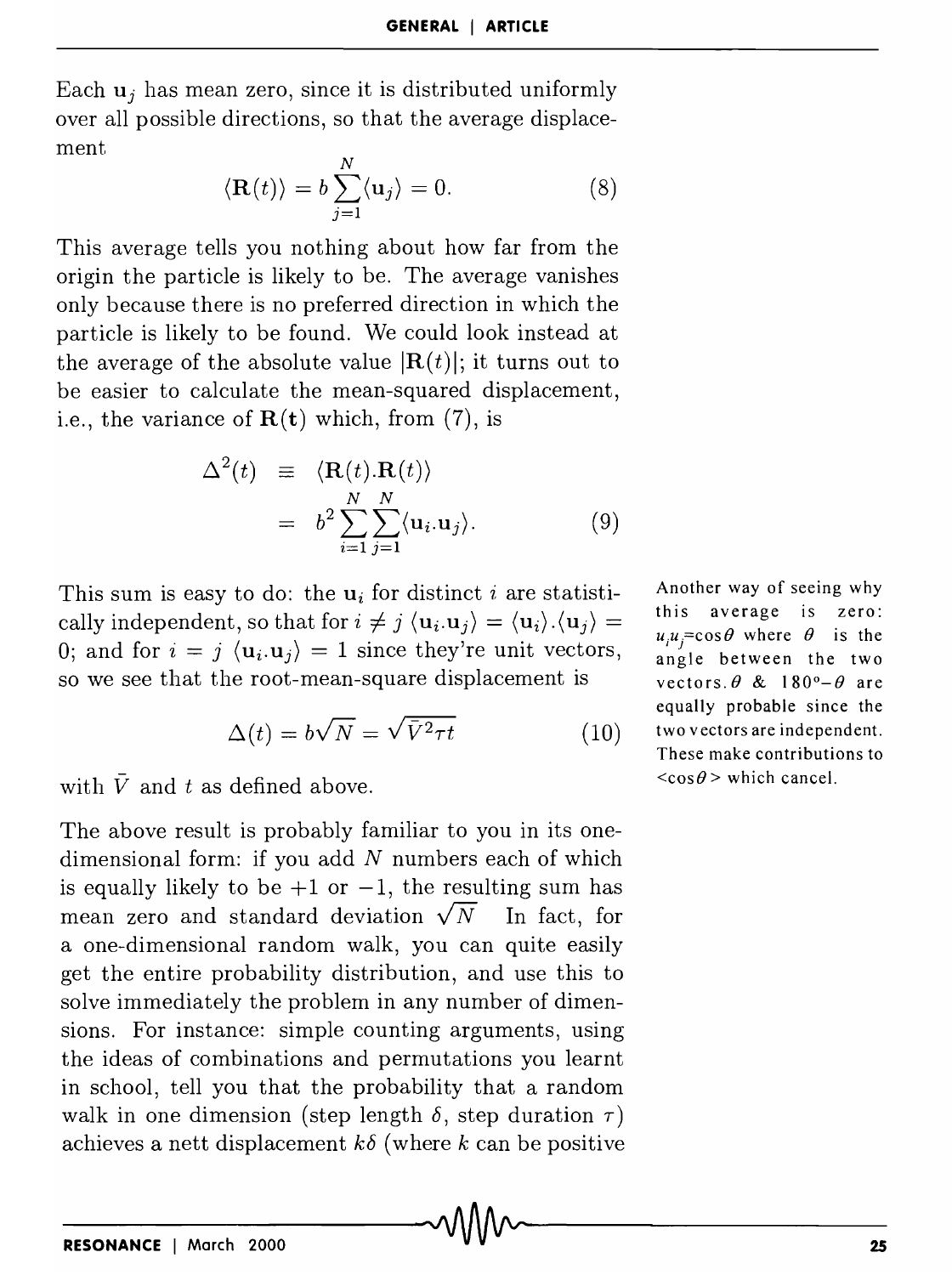or negative) after N steps is

$$
P_N(k) = \frac{N!}{[(N+k)/2]![(N-k)/2]!} 2^{-N}
$$
 (11)

For  $N \gg k$ 

$$
P_N(k) \simeq \sqrt{\frac{2}{\pi N}} e^{-k^2/2N} \tag{12}
$$

asymptotically (think about how you might prove this), as you can convince yourself by plotting  $P_N(k)$  versus k for a reasonably large value of  $N$  say 20. For large  $N$ it's convenient to work in terms of the coordinate  $x =$  $k\delta$  and the time  $t = N\tau$ , treated as continuous rather than discrete variables. Then the probability  $P(x, t)dx$ of finding the particle between x and  $x + dx$  at time t is given by

$$
P(x,t) = \frac{e^{-x^2/4Dt}}{\sqrt{4\pi Dt}}\tag{13}
$$

where the 'diffusion coefficient'

$$
D = \frac{\delta^2}{2\tau}.\tag{14}
$$

For a walk in  $q$  dimensions, since the displacements along the coordinate axes are statistically independent, we can make the random elementary step of length  $b$  by adding vectorially *q* elementary random steps of length  $\delta$  in the coordinate directions. Thus  $b = \sqrt{q}\delta$ , and the distribution is just the product of *q* distributions of the form (13):

$$
P(\mathbf{R}, t) = \frac{e^{-R^2/4Dt}}{(4\pi Dt)^{q/2}},
$$
\n(15)

and

$$
D = \frac{b^2}{2q\tau} = \frac{\bar{V}^2 \tau}{2q},
$$
 (16)

so that the root-mean-square displacement of equation (10) is

$$
\Delta(t) = \sqrt{2qDt} \tag{17}
$$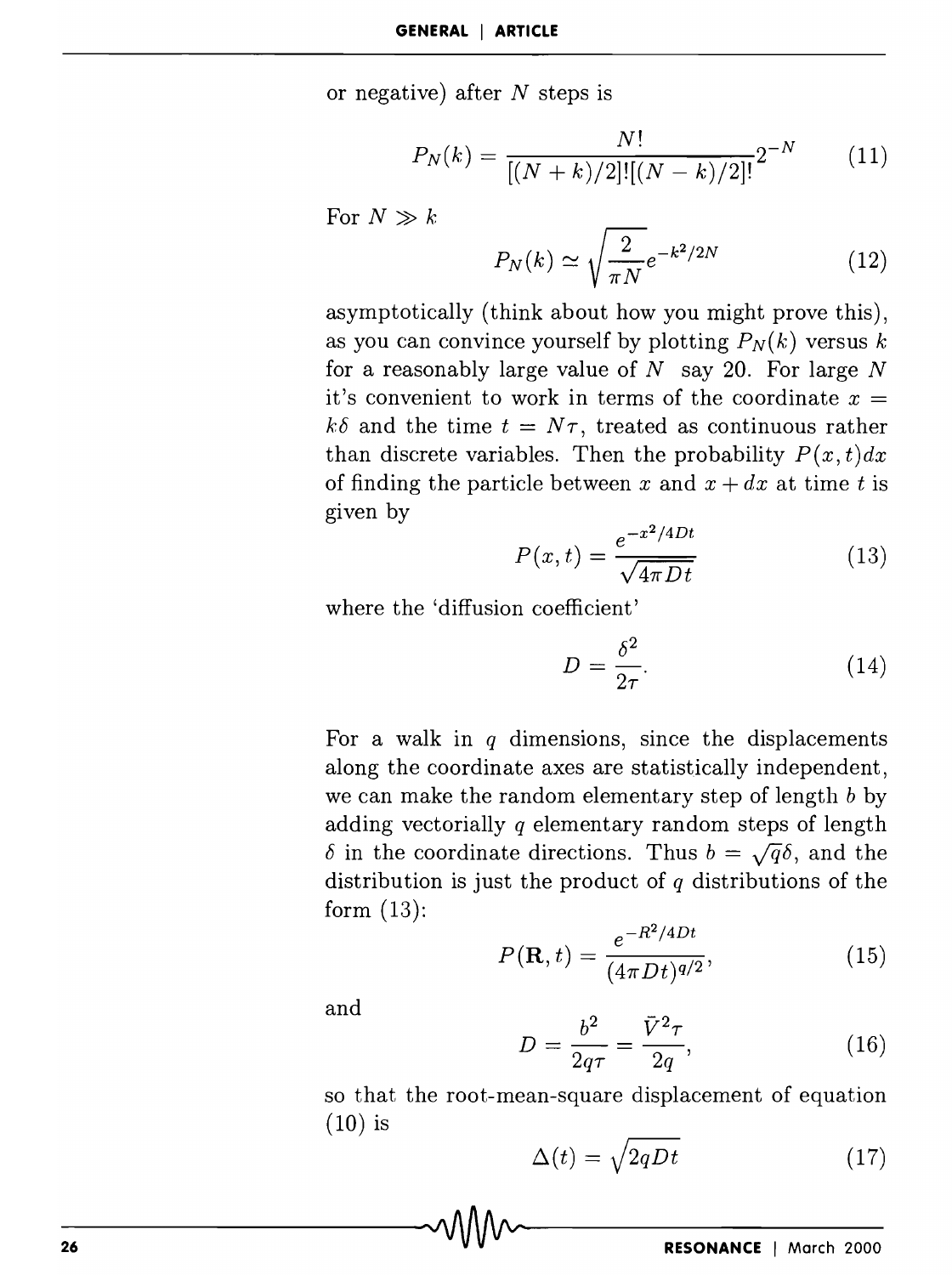with  $D$  as in (16). So measuring the diffusion coefficient *D* will give us  $\bar{V}^2 \tau$ . If we can relate  $\tau$  to an independently measurable physical quantity, we can then find  $k_{\rm B}$  using (6).

Let's do this qualitatively first. Macroscopically, our Brownian particle is just a particle moving through a viscous fluid. The effect of the fluid is put in simply as a force  $f = -\Gamma v$  proportional to the particle velocity *v*, with a coefficient  $\Gamma$  of viscous friction. The equation of motion for the particle velocity in one dimension is

$$
M\frac{dv}{dt} = -\Gamma v.\tag{18}
$$

You all have probably solved an equation like (18), with an additional constant force on the right-hand side, when you studied 'terminal velocity' We see from (18) that our particle, starting from any initial speed (say  $\bar{V}$ ), will effectively lose this speed in a time of order  $M/\Gamma$ In other words,

$$
\tau \sim \frac{M}{\Gamma} \tag{19}
$$

so that, from (6), (16), and (19),

$$
D \sim \frac{k_{\rm B}T}{\Gamma}.\tag{20}
$$

This turns out to be exactly correct, i.e., *D* is *precisely*   $k_BT/\Gamma$  as we'll see shortly.  $\Gamma$  moreover, can be obtained independently, as we shall see below. We'll return to the complete solution of the problem after two short digressions. One of these is on 'noisy' differential equations, the other on numerical simulations of random walks.

*3.2.1. Langevin Equations:* One way to model Brownian motion is to include the kicks of the molecules in Newton's second law of motion (18) for the Brownian particle in the form of a 'noise' This is done by adding to the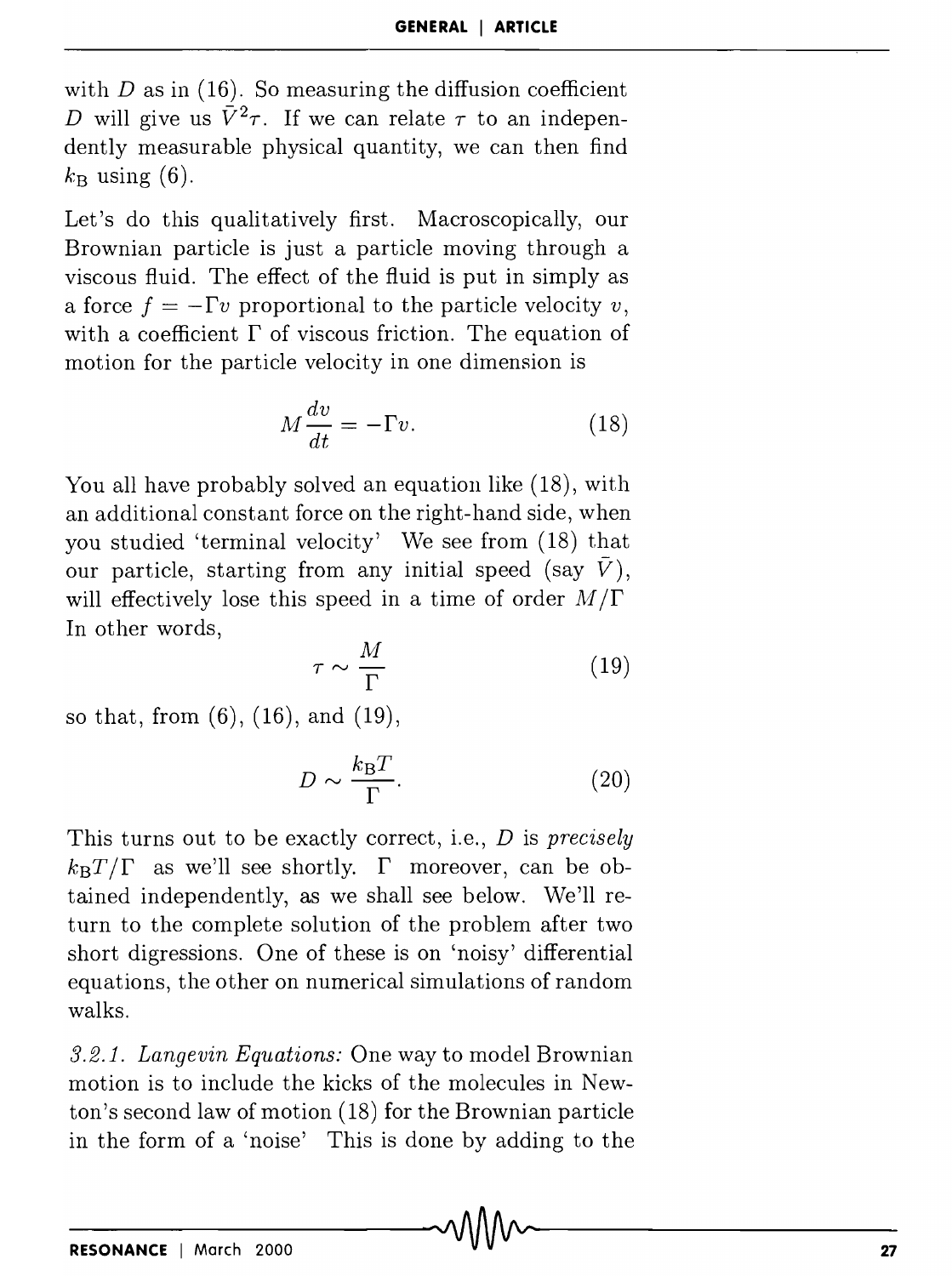right-hand side a function  $f(t)$  defined only by its statistical properties. The resulting object is called a 'stochastic differential equation' (often a 'Langevin equation' after the man who invented it in 1908) and can be solved using techniques [2] which are now standard. This approach is now the method of choice for solving problems in the dynamics of statistical systems. The noise, while random, is not arbitrary: just as  $(20)$  connects diffusion and friction, there is a strict relation between  $\Gamma$  and the statistical properties of the noise. This sort of approach is now widely used even for systems where the noise comes not from equilibrium thermal fluctuations but from other sources such as chaos. **In** such truly nonequilibrium situations there is no general relation between the noise statistics and the damping coefficients in the problem. I will say no more about this here: the interested reader can look at the 'Suggested Reading' at the end of this article.

*3.2.2 Random Walks through Simulations and Co'in-tosses:* Try generating random walks on a PC and measuring their properties. It's not too difficult and it is very instructive. *Figure* 4 shows the results of such a study.



**Figure 4. Four random walks in two dimensions, shown in different colours, from a numerical simulation by Ashwin Pande.**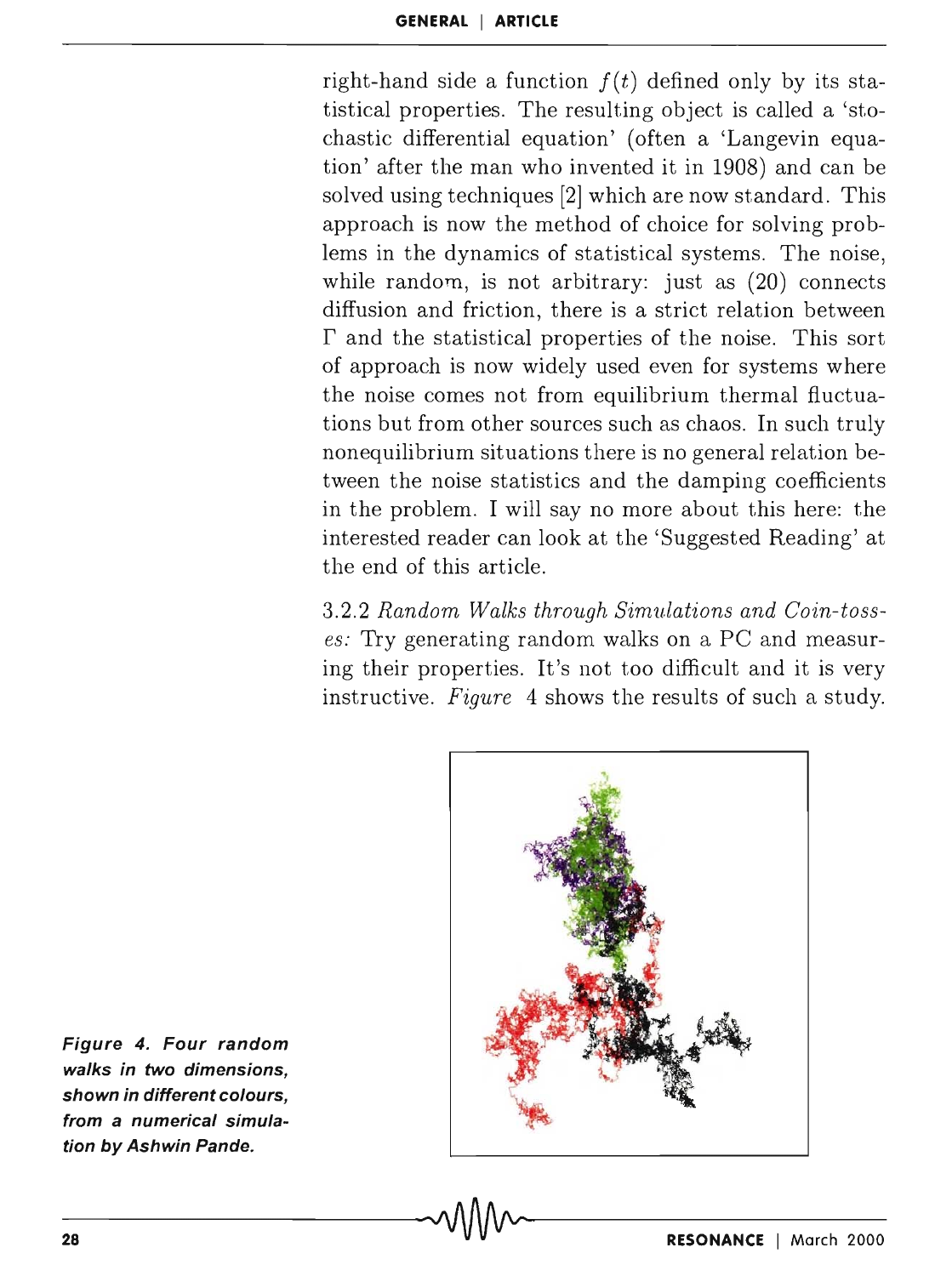To test our predictions (10), (11) or (12), you'll have to generate a large number of walks, each starting from the origin, and extract the probability of finding the particle at various locations. It's fun to do the same thing by tossing a coin: a head means a step to the right, a tail to the left. A hundred tosses divided into groups of ten give you ten short random walks. You could even use it to check if the coin is biased. Try it!

*3.3 Viscosity and Diffusion: the Stokes-Einstein Relation* 

Returning to the main narrative, recall that we're trying to use Brownian motion to obtain a value for Boltzmann's constant  $k_B$ . I presented qualitative arguments for this which I will now make quantitative and complete, by expressing  $D$  in terms of the viscosity of the fluid.

To do this, note first, as you can and should check explicitly, that the distribution (15) obeys the 'diffusion equation'

$$
\frac{\partial P(\mathbf{R},t)}{\partial t} = D\nabla^2 P.
$$
 (21)

This means that if we now take a collection of *N* independent random walkers (pollen grains), not interacting with each other, and start them all out at the origin, then the mean number of grains we'd find per unit volume at a point **R** at time t would be given (why?) by  $n(\mathbf{R}, t) = \mathcal{N} P(\mathbf{R}, t)$ . Thus  $n(\mathbf{R}, t)$  would also obey the diffusion equation (21). A useful way of writing this assuming, for simplicity, variation only along the *z* direction, is

$$
\frac{\partial n}{\partial t} = -\frac{\partial j}{\partial z} \tag{22}
$$

where the particle *current,* that is the number of particles crossing unit area normal to the *z* axis in unit time is

$$
j(z,t) = -D\frac{\partial n}{\partial z} \equiv j_{\text{diff}}.\tag{23}
$$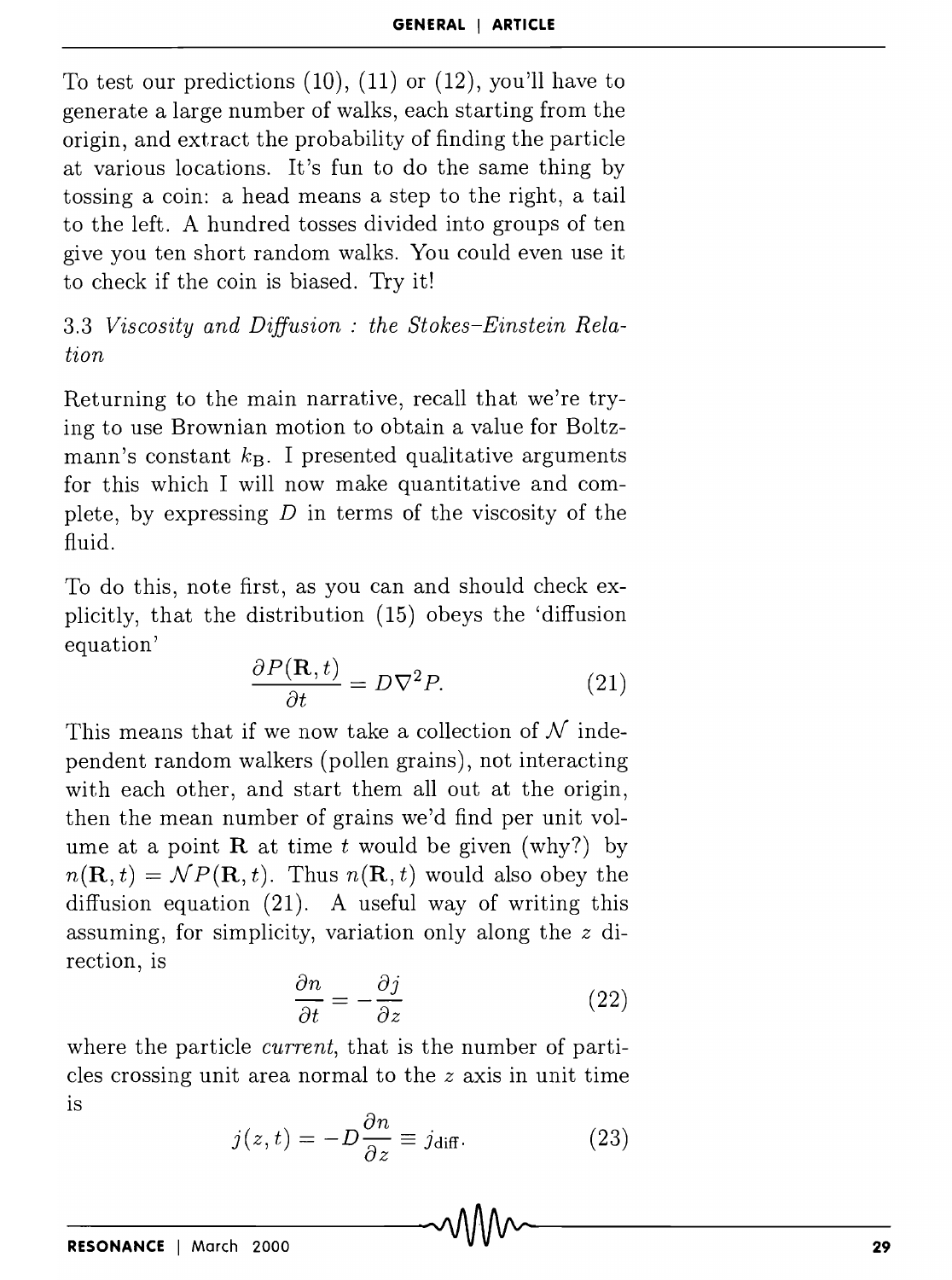Now imagine imposing, along the  $-z$  axis, a constant force *F* on the particles. In the typical experiment this force is gravity, in which case  $F = Mq - W$  where M is the mass of a Brownian particle, *9* the acceleration due to gravity, and *W* the weight of water displaced by the Brownian particle. In the absence of Brownian motion and walls this would cause each particle to drift downwards with a terminal speed  $F/\Gamma$  where  $\Gamma$ is the friction coefficient opposing the motion of the particles as a result of the viscosity of the fluid. For spherical particles of radius *a* much larger than molecular dimensions, moving slowly through a fluid with viscosity  $\eta$ , with the condition that the fluid in contact with the particle is at rest with respect to the particle, G G Stokes showed in 1851 that  $\Gamma = 6\pi\eta a$ . The resulting current due to the force *F* would then be  $j_F = -n(z)F/\Gamma = -n(z)(Mq - W)/\Gamma \equiv j_{grav}$  for gravity. At equilibrium, when Brownian motion is included,  $j_{\text{diff}}$  from (23) and  $j_F$  should balance, i.e.,

$$
\frac{nF}{\Gamma} = -D\frac{dn}{dz},\tag{24}
$$

giving a steady, z-dependent profile for the concentration (see *Figure 5).* 



-30------------------------------~~----------------------------

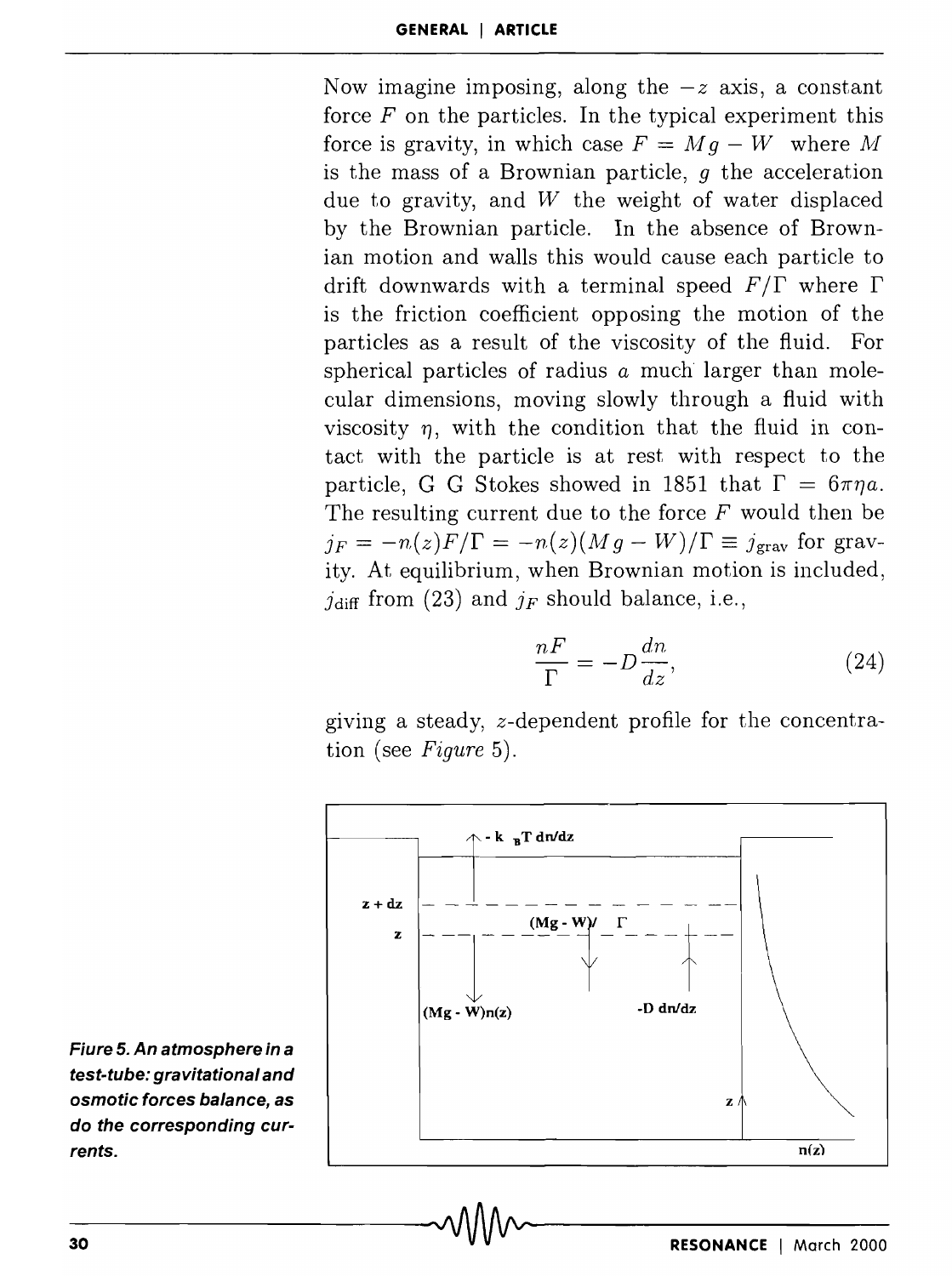We can derive an almost identical condition in a rather different way, without ever looking at the underlying dynamical processes; and this will finally give us the vital relation between  $D$  and the friction  $\Gamma$  Instead of balancing currents, let us balance the forces on the Brownian particles in the steady state arising from the interplay of gravity and Brownian motion. Treat the combined system of Brownian particles and molecules as a mixture of gases. Then the partial pressure  $4$  of the Brownian particles (known as the osmotic pressure), now a function of the vertical coordinate *z,* is simply  $p_{\text{osm}}(z) = n(z)k_BT$  Since the osmotic pressure varies with depth, the difference between the osmotic pressures at the top and the bottom of a layer of particles at height *z* and thickness *dz* results in a force  $-(dp_{\text{osm}}/dz)dz =$  $-k_BT (dn/dz)dz$  on the layer. Thus the 'osmotic force' per unit volume is  $f_{\text{osm}} = -k_B T dn/dz$ . This is balanced by the gravitational force per unit volume, giving

$$
n(z)F = n(z)(Mg - W) = -k_{\rm B}T\frac{dn}{dz}.
$$
 (25)

Comparing (24) and (25) leads us to Einstein's famous result

$$
D = \frac{k_{\rm B}T}{\Gamma} = \frac{k_{\rm B}T}{6\pi\eta a} \tag{26}
$$

where the second equality comes from using Stokes' estimate for the friction. This is the result promised in section 1.2, which lets us extract  $k_B$  from a measurement of diffusion.

Comparing (24) to our earlier expression (16) for *D* with dimension  $q = 3$ , the step time  $\tau$  turns out to  $M/3\pi n a$ for a Brownian particle with mass  $M$  For particles with  $a = 1 \mu m$  in water, and with a density comparable to that of water, this yields  $\tau \simeq 0.4 \mu s$ . This makes it amply clear that you can't measure the instantaneous speed of the Brownian particle by observations through a microscope, a fact unclear to some early workers 5

<sup>4</sup>A concept that you have seen in B Sc physics, if not earlier.

5 This prompted Perrin to remark in ch.IVof his book [l) that the paths of Brownian particles are like the continuous but nowhere differentiable functions that mathematicians discuss and that this means that such objects are far from being mere mathematical curiosities. In the preface to his book, he makes similar remarks about the surfaces of aggregates of colloidal particles. These ideas are clearly the precursors of the notion of a fractal (4).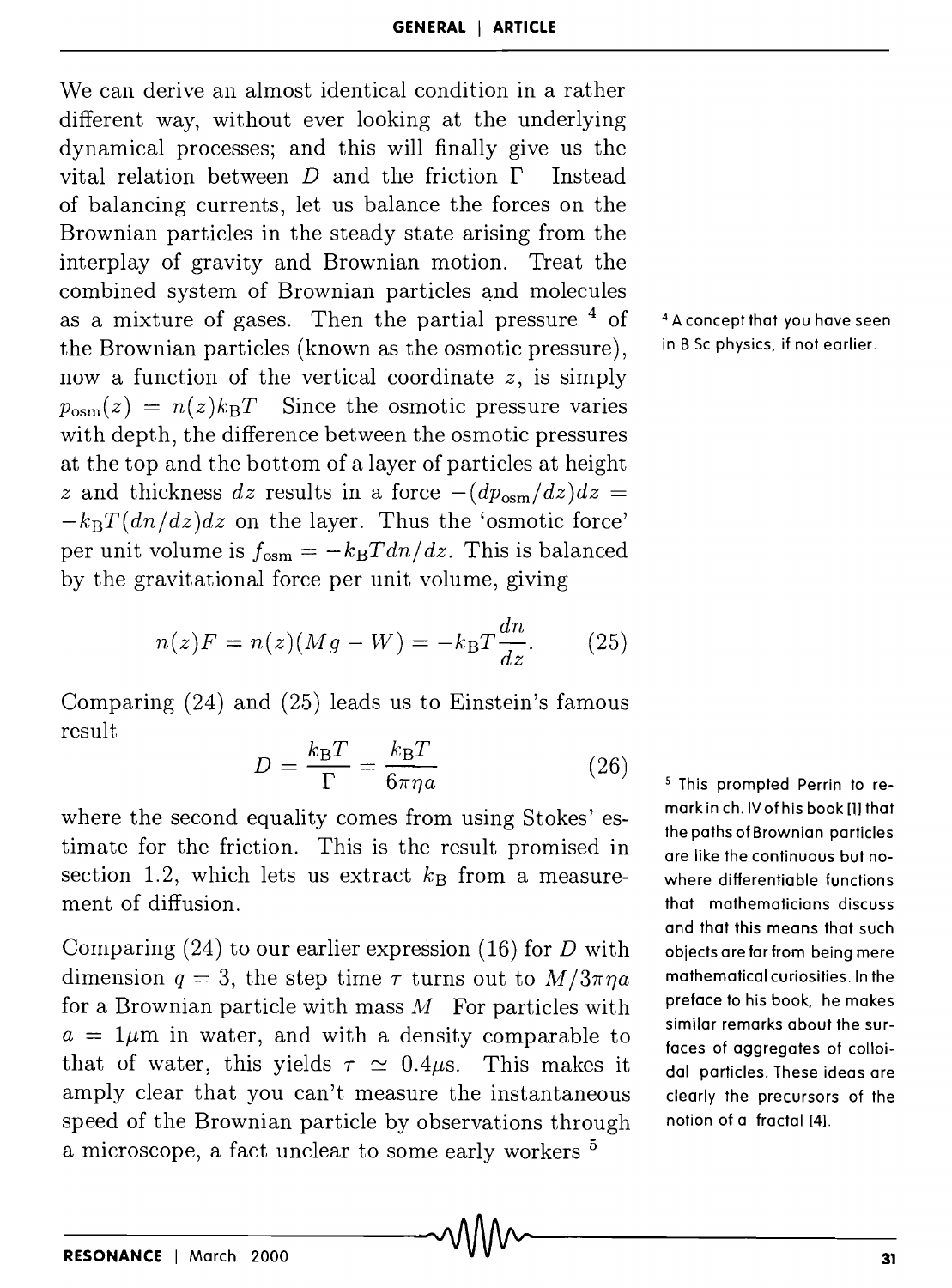The Stokes-Einstein relation (26) connects *D,* a property of fluctuations, to the viscosity, a measure of friction or dissipation. If you go on to study statistical physics you will find many such 'fluctuation-dissipation' relations. The physics underlying all these is the same: friction and thermal fluctuations are engendered by the same processes, at least in systems at thermal equilibrium.

### 3.4. it A Test-tube Atmosphere

Einstein also used the relation  $(25)$  directly to get  $k_B$ . Solving (25) gives a depth-dependent concentration

$$
n(z) = n(0)e^{-Fz/k_{\rm B}T}
$$
\n<sup>(27)</sup>

Thus the concentration of suspended particles in a testtube (see *Figure* 5), provided the particles have a higher mass density than the fluid, obeys the same law as the density of air in the atmosphere (neglecting the variation of gravity with height).

### *3.5 Experiments*

Einstein used his theory along with existing data on the diffusion (the spread of an initially concentrated region of sugar) in water to get a value for  $k_B$ . Since he couldn't see the sugar molecules, he needed one more piece of information from which he could infer their size. This he did by combining measurements of the diffusivity with those of the viscosity of the solution as a function of concentration. For this he had to calculate the change in viscosity of a fluid when small particles were added to it. He found that the fractional change, to first order in the concentration, was 2.5 times the volume fraction of particles added, a result still used by chemical engineers. The trouble with using this approach for the diffusion of molecules is that the Stokes result and Einstein's calculation of the excess viscosity are for a particle large enough that the fluid can be treated as a continuum around it, an assumption not obviously valid for the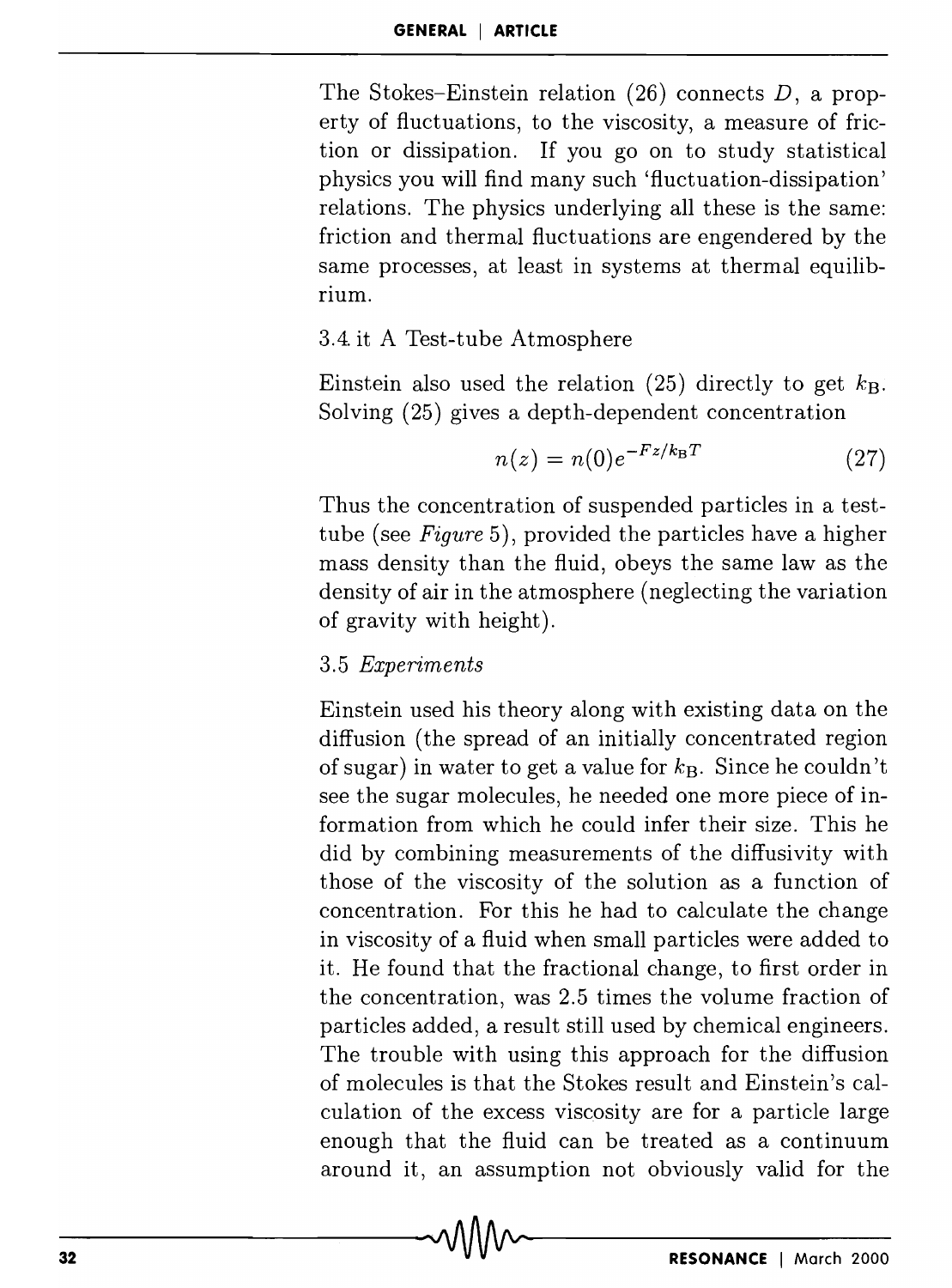flow of water around sugar. Although on dimensional grounds a law like (26) might hold, there is no reason to trust the  $6\pi$ . In fact, if we assume the fluid slips a bit around the particles, smaller numbers such as  $3\pi$  are possible, which might explain why Einstein's estimate for Avogadro's number from this approach is small by a factor of two.

Perrin observed the concentration as a function of height in a suspension of resin particles, by actually counting the number of particles seen in a small reference volume at various heights and verified the law (27). He also measured the diffusion coefficient and used it to give  $k_B$  using the Stokes-Einstein relation. The values he got by the two methods were quite consistent with each other and with modern values. They agreed, moreover, with those obtained from the kinetic theory estimates I mentioned earlier. The existence of molecules was thus firmly established.

# 4. Conclusion

This article was meant not only to communicate a classic piece of physics but to make the point that physics is about the things we see around us. I hope I've convinced the reader of the importance of keeping one's eyes open - especially when looking through a microscope.

Meanwhile, the subject that Einstein invented before he got so busy with relativity and quantum mechanics lives on, in colloid science - the world of particles much bigger than a molecule but much smaller than a mustard seed, statistical physics, mathematics, finance, the working of motor proteins in cells, the analysis of DNA sequences, and so forth. The random walk is the simplest model for a polymer chain, and the physics of rubber elasticity can be understood from such a model. The mathematics of random walks is at the base of one formulation of quantum mechanics. The bibliography at the end of this article consists mainly of classic treatments of the